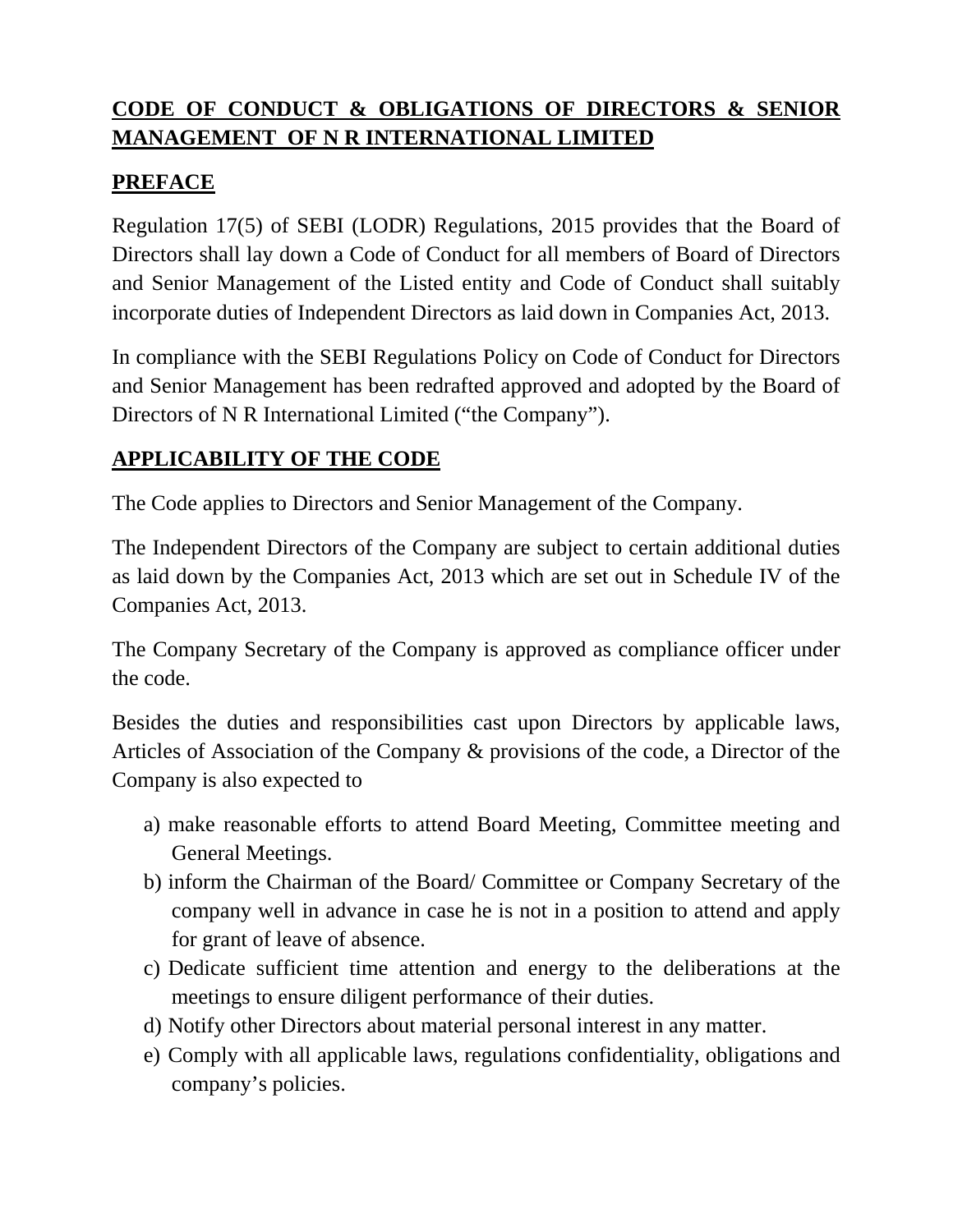# **CONFLICT OF INTEREST**

The Director and Senior Management shall not engage in any activity, business or relationship which may be in conflict with interest of the Company or prejudicial to Company's interest.

## **DISCLOSURE OF INTEREST**

The Directors shall promptly disclose at the time of their appointment and subsequently whenever there is a change.

### **CONFIDENTIALITY**

Directors & Senior Management should maintain the confidentiality of information entrusted to them by the Company.

### **COMPANY PROPERTY**

Directors & Senior Management have a fiduciary relationship with the Company and they should act like a trustee for the Company's property / assets.

### **COMPLIANCE WITH APPLICABLE LAWS & COMPANY'S POLICIES**

They shall comply with various policies, guidelines and codes formulated by the Company in compliance with SEBI (Listing Regulations and other applicable provisions, including but not limited to Code of Conduct to regulate, monitor and report trading by insiders and Code of Practices and Procedures for fair disclosures of unpublished price sensitive information.

## **DECLARATION FOR COMPLIANCE WITH THE CODE**

The members of the Board and senior Management shall affirm the compliance with the Code on Annual Basis and shall sign a declaration signed by the wholetime Director of the Company stating that the members of the Board & Senior Management have affirmed compliance with the code.

The Board of Directors of the Company reserves the right to modify and/or amend the Code at any time. The Code and subsequent amendments thereto shall be published on the website of the Company.